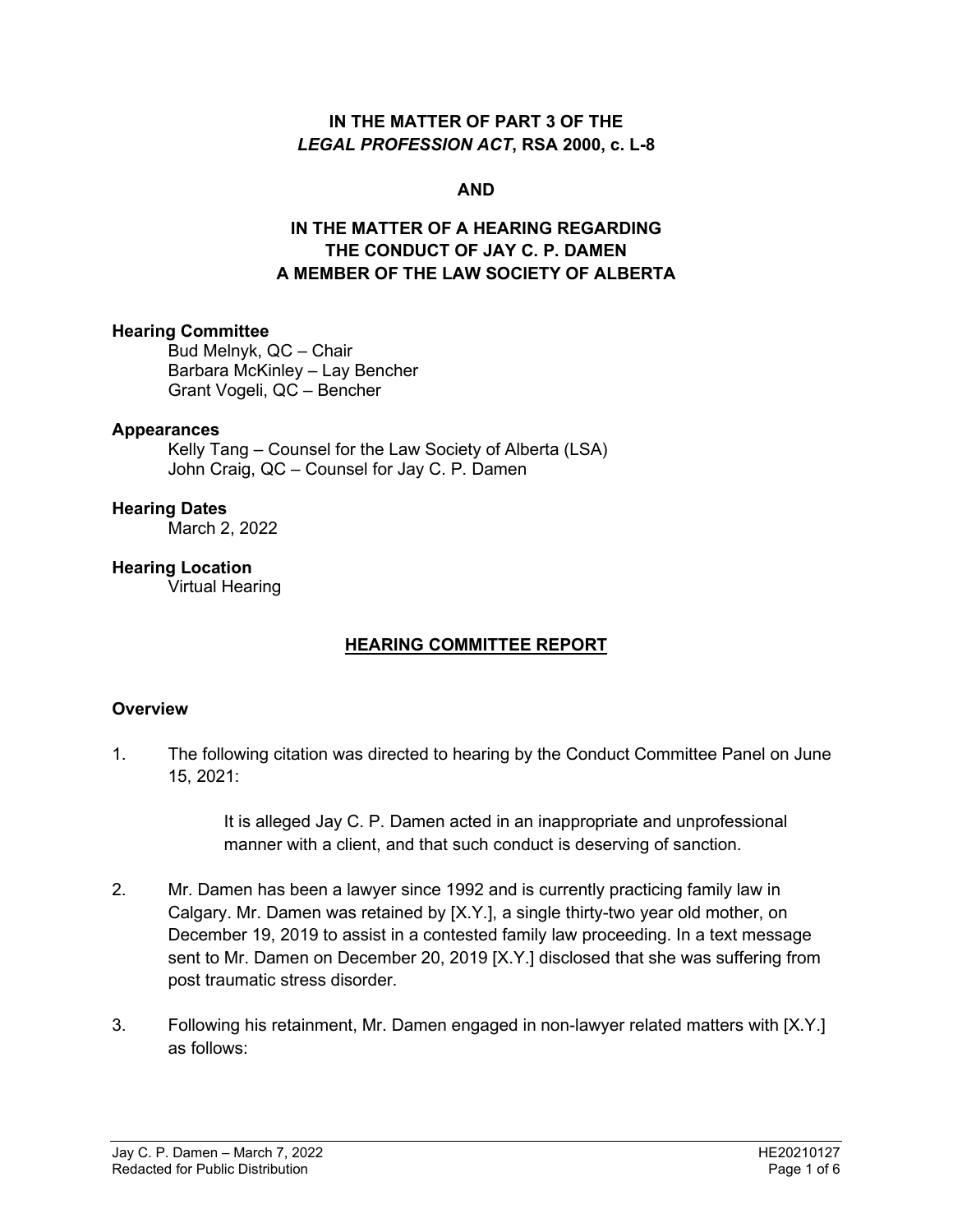- (a) At the initial meeting, Mr. Damen paid [X.Y.] a compliment about her hair colour. At this same meeting, Mr. Damen, due to his colour blindness, "hired" [X.Y.] to attend at his home to pair his suits with his shirts and ties. [X.Y.] attended at Mr. Damen's home on December 21, 2019. Mr. Damen answered the door in jeans and slippers, without his shirt, since he had not finished dressing, but did not want to leave [X.Y.] in the cold. The visit ended with an intimate encounter involving kissing and touching, which was initiated by Mr. Damen.
- (b) After this initial encounter on December 21, 2019, Mr. Damen and [X.Y.] engaged in a personal relationship for about two weeks. This included intimate and personal text messages and other forms of communication such as Facetime and telephone calls.
- (c) On December 30, 2019, [X.Y.] offered to sell Mr. Damen her vehicle and he agreed. Mr. Damen provided [X.Y.] with Kijiji postings in support of the purchase price, but he did not retain any of those records.
- (d) [X.Y.] in her complaint indicated that she participated in the personal relationship since she was worried that Mr. Damen would stop providing legal services. However, there is no evidence to suggest that Mr. Damen in fact stopped working on [X.Y.]'s file or that the relationship was other than consensual.

## **Preliminary Matters**

- 4. There were no objections to the constitution of the Hearing Committee (Committee) or its jurisdiction, and a private hearing was not requested.
- 5. The jurisdiction of the Committee was established by Exhibits 1, 2, 3 and 4, consisting of the Revised Letter of Appointment of the Committee, the Notice to Attend to Mr. Damen, the Certificate of Status of Mr. Damen with the LSA and the Letter of Exercise of Discretion.

# **Statement of Admitted Facts and Admission of Guilt**

6. A Statement of Admitted Facts and Admission of Guilt (Statement) was tendered into evidence. The Committee found the Statement acceptable. Accordingly, pursuant to section 60(4) of the *Legal Profession Act* (*Act*), it is deemed to be a finding of this Committee that Mr. Damen's conduct is deserving of sanction under section 49 of the *Act* in relation to the following citation:

> It is alleged that Jay C. P. Damen acted in an inappropriate and unprofessional manner with a client, and that such conduct is deserving of sanction

7. The particulars admitted by Mr. Damen in the Statement are as follows: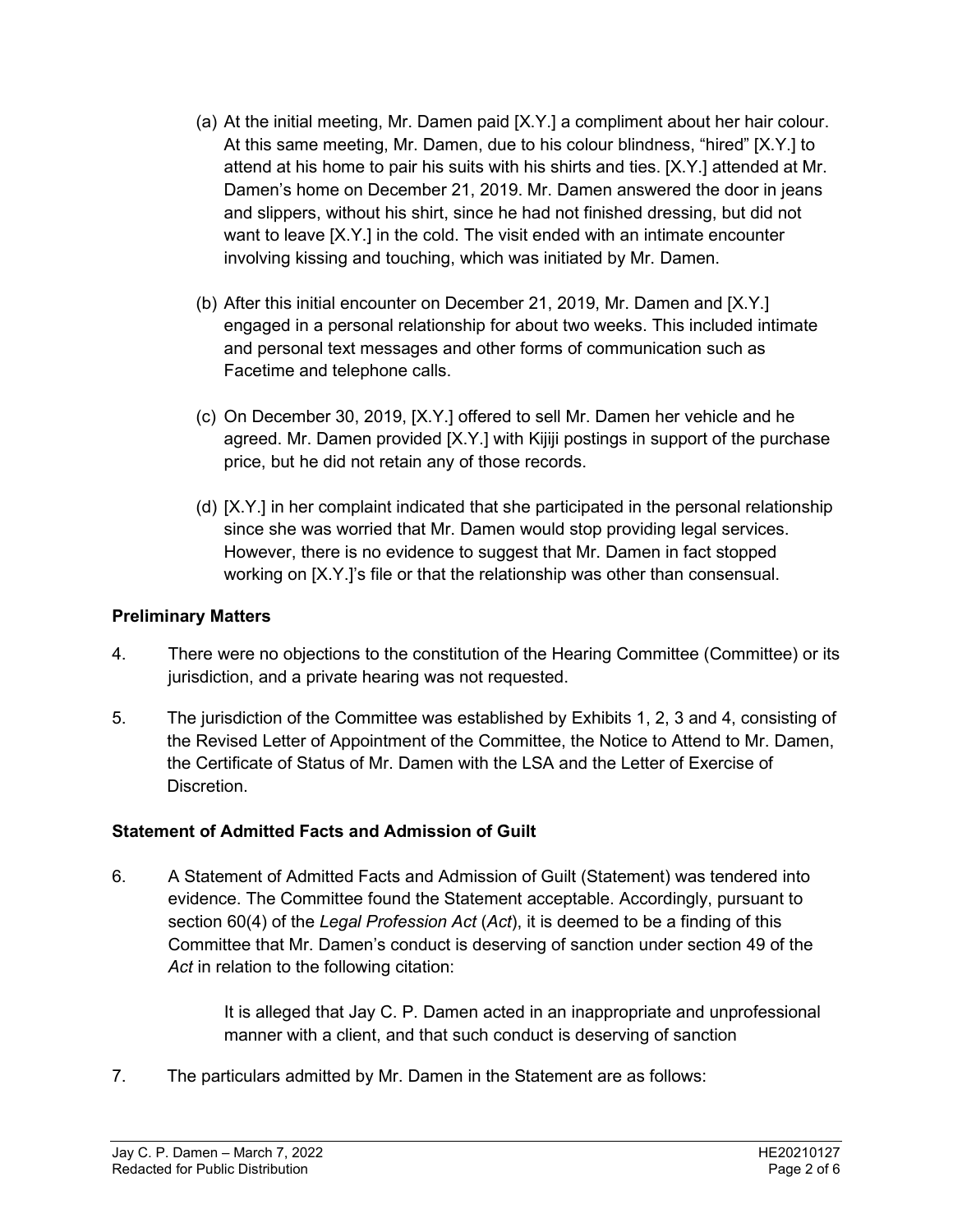- (a) He exercised poor judgment in his dealings with [X.Y.] and breached the boundaries of the solicitor-client relationship.
- (b) As family law legal counsel for [X.Y.], Mr. Damen was in position of power.
- (c) Mr. Damen failed to advise [X.Y.] to obtain independent legal advice prior to the sale of [X.Y.]'s car to Mr. Damen and he failed to retain records to confirm that the transaction was fair and reasonable.

## **Submissions on Sanction**

- 8. In view of the Statement the Hearing proceeded to a sanctioning phase.
- 9. There was a joint submission by the LSA and Mr. Damen for the following sanction:
	- (a) That Mr. Damen will attend and complete a three-day "Professional Boundaries and Ethics" course offered by PBI Education, at his own expense, to be completed by June 30, 2022;
	- (b) A reprimand; and
	- (c) Costs.
- 10. In support of the joint submission, LSA counsel provided the following decisions:
	- (a) *Law Society of Alberta v. Nguyen*, 2019 ABLS 13;
	- (b) *Law Society of Alberta v. Sparling*, 2014 ABLS 11;
	- (c) *Law Society of Alberta v. Jeffrey Plantje*, 2007 LSA 22;
	- (d) *Law Society of Ontario v. Tweyman*, 2021 ONLSTH 166;
	- (e) *Law Society of Upper Canada v. Macri*, 2017 ONLSTH 19;
	- (f) *Law Society of Upper Canada v. Carlesso*, 2014 ONLSTH 129;
	- (g) *Law Society of Upper Canada v. Edward John Kiernan*, 2006 ONLSHP 98;
	- (h) *Law Society of Upper Canada v. Mark Elliott Joseph*, 2003 CanLII 39550 (ON LST).
- 11. LSA counsel made the following submissions:
	- (a) The cited authorities make it clear that engaging in a personal relationship with a client will almost invariably result in a conflict of interest. The conduct in question, namely engaging in a personal relationship, will therefore trigger section 3.4-12 of the Code of Conduct, which states: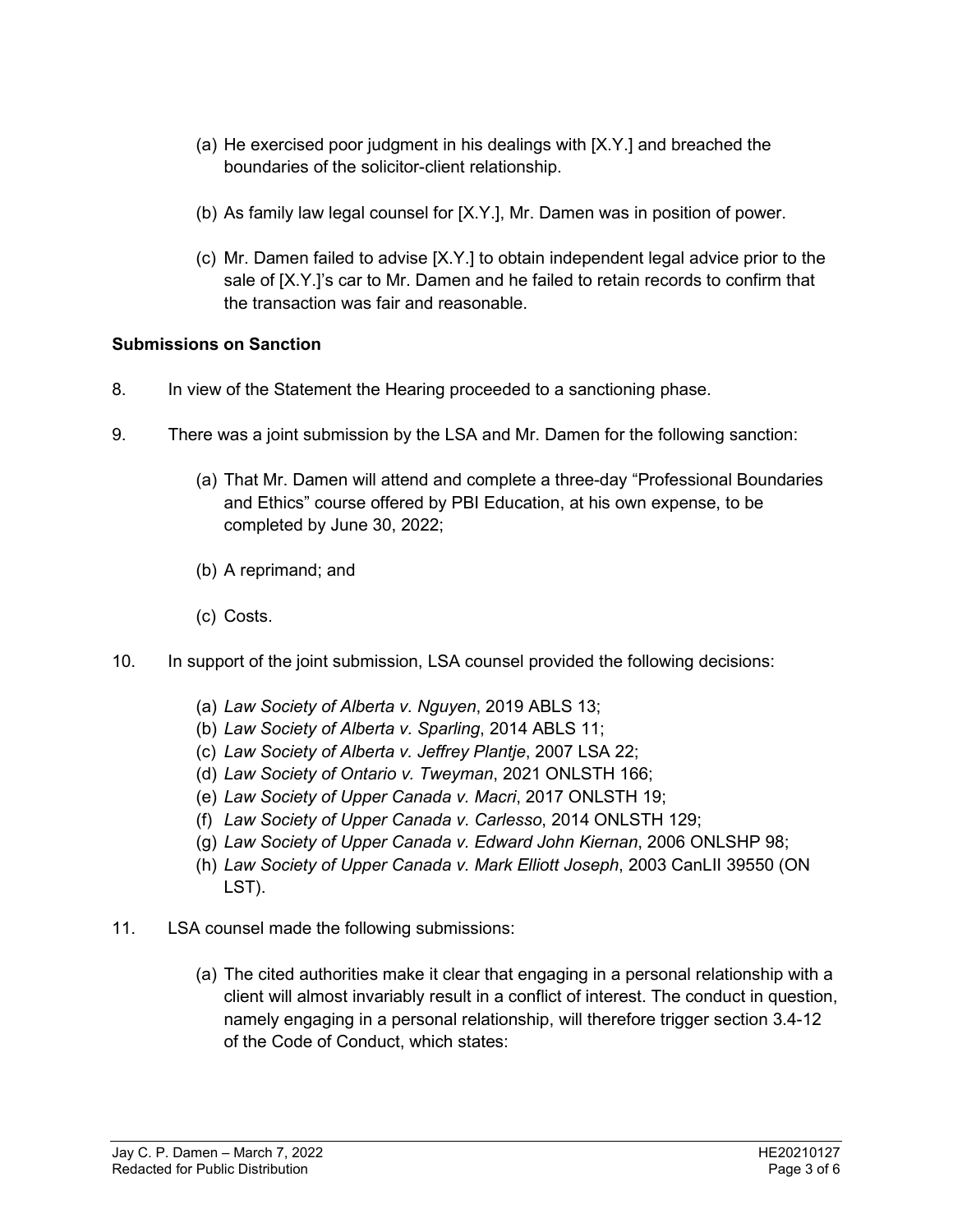*3.4-12 A lawyer must not act when there is a conflict of interest between lawyer and client, unless the client consents and it is in the client's best interests that the lawyer act.*

(b) Regarding the purchase by Mr. Damen of his client's vehicle, LSA counsel noted section 3.4-13 of the Code of Conduct:

*3.4-13 A lawyer must not enter into a transaction with a client who does not have independent legal representation unless the transaction is fair and reasonable to the client and the client consents to the transaction.*

- (c) Mr. Damen has been fully cooperative throughout, and has agreed to take a robust educational course at his own expense.
- (d) Mr. Damen's law firm helped find a new lawyer for [X.Y.] and paid for the legal fees associated with the new counsel becoming familiar with the matter.
- (e) An aggravating factor is that Mr. Damen has been sanctioned previously for failing to be candid with clients, acting in a conflict of interest and entering into a business transactions with his client.
- (f) The cited cases have a range of sanction from a reprimand up to two and onehalf months suspension, and the joint sanction falls within the cited cases.
- 12. Mr. Damen's counsel made submissions as follows:
	- (a) Mr. Damen believed at all times that the relationship was consensual, though he does not use this as a justification for his conduct.
	- (b) The educational course will require some notable expense, both financial and in terms of loss of work hours.
	- (c) Mr. Damen has owned his conduct by way of his Statement.
	- (d) Mr. Damen also voluntarily enrolled and completed two other courses.
	- (e) Mr. Damen has paid a heavy price given the public nature of this complaint.

### **Decision on Sanction**

13. The Committee notes that Mr. Damen used his position of power to take advantage of his client's vulnerable situation. This abuse of power is totally unacceptable.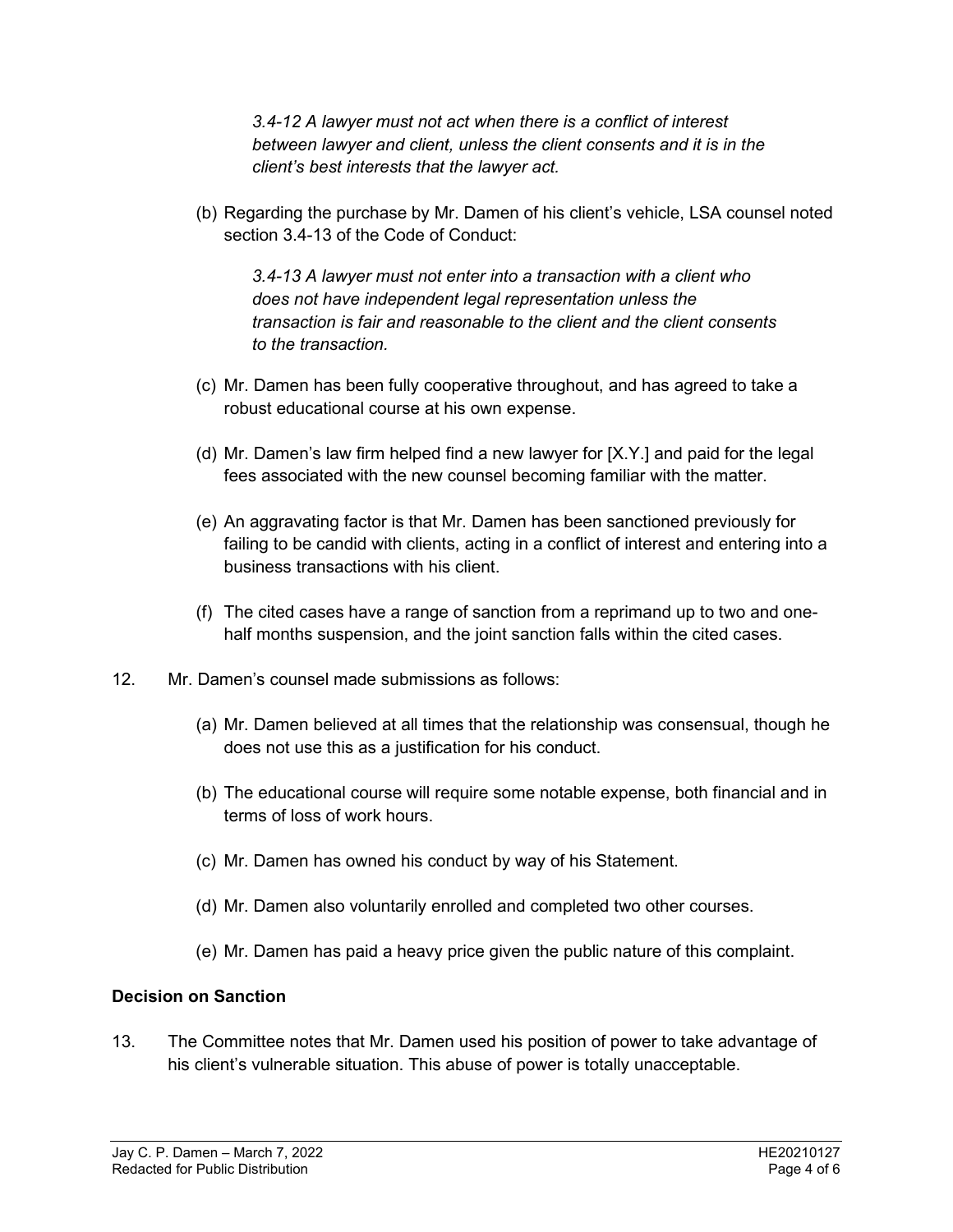- 14. The Committee is not bound by a joint submission on sanction. However, theCommittee is required to give serious consideration to a joint submission and should not lightly disregard it unless it would bring the administration of justice into disrepute or would otherwise be contrary to the public interest. This test was outlined by the Supreme Court of Canada in *The Queen v. Anthony-Cook*, 2016 SCC 43 at paragraph 5 where the Court set out the test: "...*whether the proposed sentence would bring the administration of justice into disrepute, or would otherwise be contrary to the public interest*."
- 15. In considering the joint submission on sanction, it is important to consider the purpose of disciplinary proceedings. As outlined in section 49(1) of the *Act*, they are: 1) protection of the best interests of the public (including members of the LSA); and 2) protecting the standing of the legal profession generally.
- 16. After reviewing all of the evidence and exhibits, the submissions of the LSA and Mr. Damen, the purpose of the disciplinary process and the submitted cases, we have determined that the joint submission is reasonable, consistent with sanctions in similar cases, does not bring the administration of justice into disrepute and is therefore in the public interest.
- 17. The approach taken by Mr. Damen in dealing with this matter through a Statement also avoided an unnecessary contested hearing, witness inconvenience, and process costs.

# **Concluding Matters**

- 18. The exhibits, other hearing materials, and this report will be available for public inspection, including providing copies of exhibits for a reasonable copy fee, although redactions will be made to preserve personal information, client confidentiality and solicitor-client privilege (Rule 98(3)).
- 19. It is further ordered that:
	- (a) Mr. Damen will attend and complete a three-day "Professional Boundaries and Ethics" course offered by PBI Education, at the sole expense of Mr. Damen, such course to be completed by June 30, 2022;
	- (b) A reprimand, which is produced herein; and
	- (c) Mr. Damen is to pay \$12,731.25 in costs, such amount to be paid within twelve months.
- 20. No Notice to the Profession or Notice to the Attorney General is to be made.
- 21. The following reprimand was delivered orally to Mr. Damen at the Hearing: